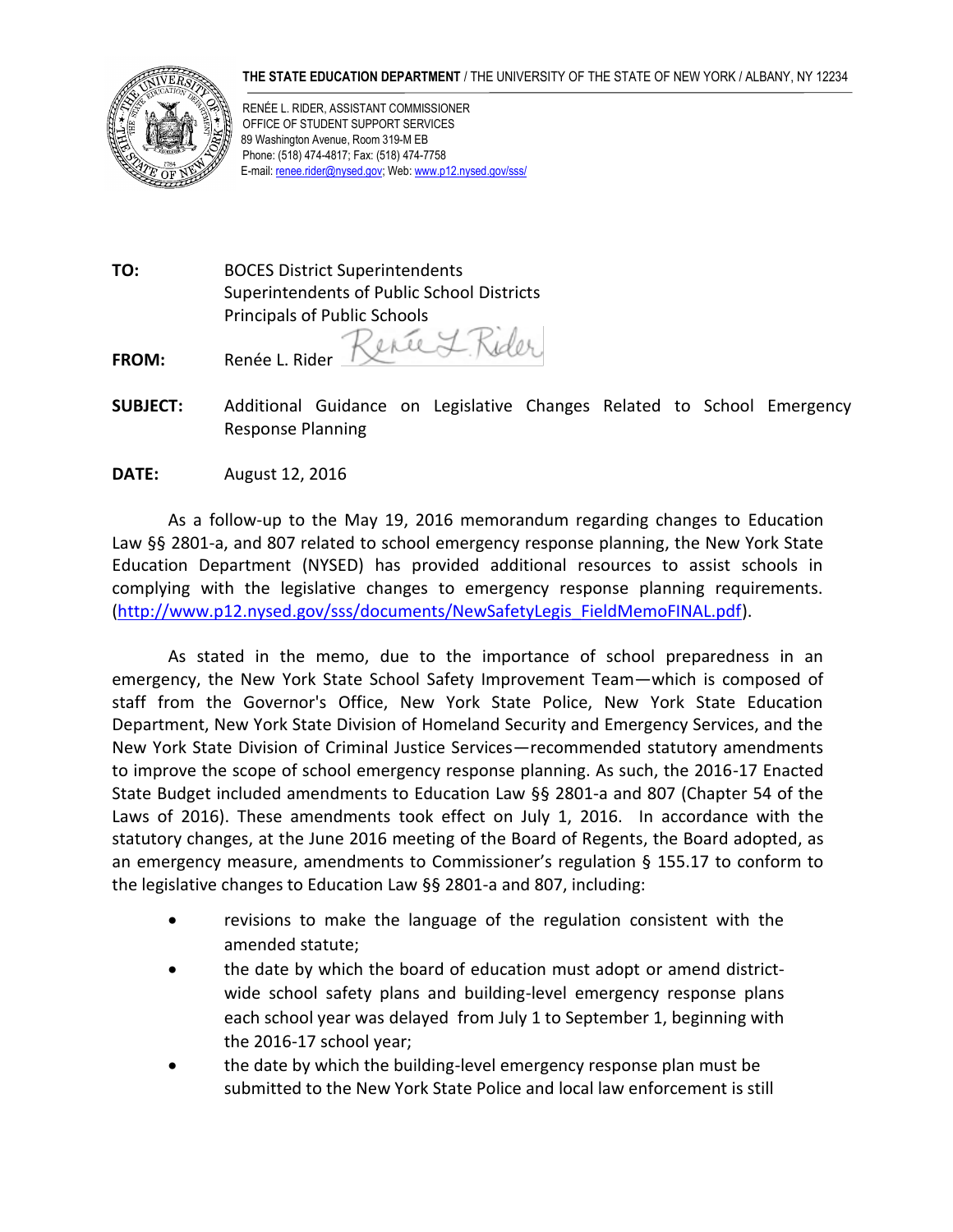within 30 days of adoption. However, such submission must occur no later than October 15;

 the date by which staff must receive annual school safety and school violence prevention training that also includes training in mental health, is September 15.

The amended regulations became effective on July 1, 2016, and it is anticipated that they will be presented to the Board of Regents for permanent adoption at the September 2016 meeting. To review the changes to regulation in their entirety, please visit [http://www.regents.nysed.gov/common/regents/files/616p12a3.pdf.](http://www.regents.nysed.gov/common/regents/files/616p12a3.pdf) A question and answers document about the changes in legislation and regulation is now available on our website at: [http://www.p12.nysed.gov/sss/documents/EmergencyResponseLegRegChangesQAFinal.pdf.](http://www.p12.nysed.gov/sss/documents/EmergencyResponseLegRegChangesQAFinal.pdf)

## **Resources for Schools**

Educators play a critical role in the success of students, not just academically, but socially and emotionally as well. Knowing how to recognize the signs of crisis, emotional trauma and other related mental health issues is critical.

To assist schools in developing mental health training programs for staff to comply with the statutory and regulatory requirement, we have posted a resource document on our website [\(http://www.p12.nysed.gov/sss/documents/MentalHealthResourcesforEducators.pdf\)](http://www.p12.nysed.gov/sss/documents/MentalHealthResourcesforEducators.pdf) that includes links to organizations and agencies. Included are mental health resources for schools, including information about suicide prevention and postvention, early recognition and screening programs, trauma-informed care, and links to local resources that schools may reach out to for assistance. In addition, you will find a one-page summary from the U.S. Department of Health and Human Services, entitled *"What Educators Should Know,"* that includes information about warning signs and behavioral changes that may be indicators of a problem, and ways that educators can help their students and lead their classrooms to support student and family mental health.

## **School Building-Level Emergency Response Plans**

Beginning with the 2016-17 school year, schools will be required to use the Building-Level Emergency Response Plan Template which was developed and distributed by the New York State School Safety Improvement Team. The template was shared with districts during statewide regional meetings over the last two school years. The template requires that schools provide essential information, in a standard predefined format. A standardized format is the best way to ensure that police and other first responders have immediate access to this information if an emergency situation does occur in a school. In addition, it also ensures that as schools are developing their plans, they are including essential steps required for effective emergency planning. The template is available to school staff at: [https://safeschools.ny.gov/.](https://safeschools.ny.gov/)

The template developed by the New York State School Safety Improvement Team adopted standardized Federal Emergency Management Agency (FEMA) language, which includes specific definitions of vital emergency terms. Using the standardized terms and definitions for Shelter-In-Place, Hold-In-Place, Evacuate, Lock-Out, and Lock-Down will improve and streamline how emergencies are communicated to staff, students, and parents so they can react